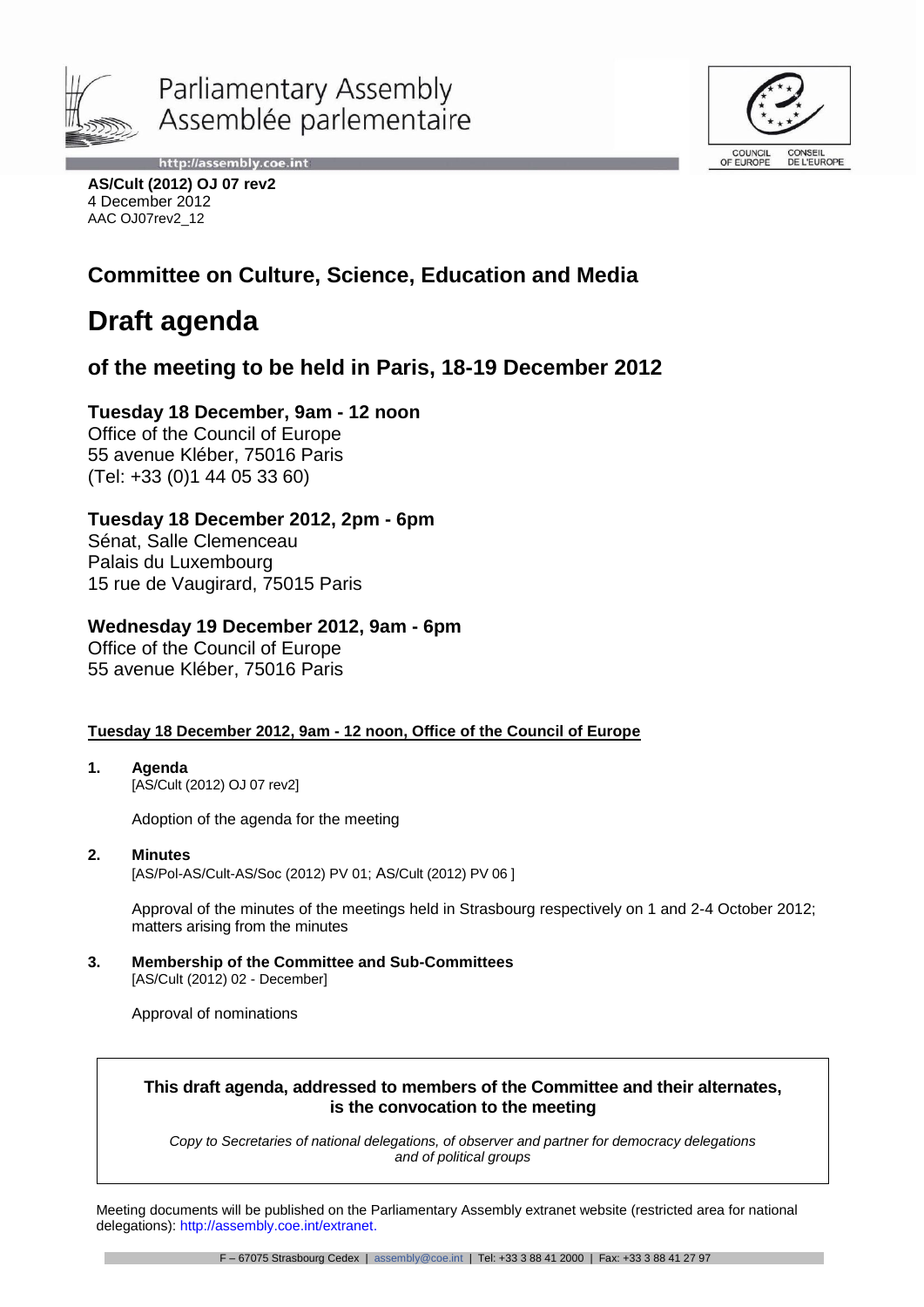### *AS/Cult (2012) OJ 07 rev2*

**4. The state of media freedom in Europe** *Rapporteur: Mr Mats Johansson, Sweden, EPP/CD*  [AS/Cult (2012) 46; AS/Cult/Inf (2012) 10; Doc. 13078]

Exchange of views with:

- **Josette Durrieu** (France, SOC), rapporteur of the Monitoring Committee
- **Bayram Turgut,** Ministry of Justice of Turkey
- **Fiona Harrison,** Access Info Europe, Madrid

Consideration and approval of a memorandum

**5. Culture and education through national parliaments: European policies** *Rapporteur: Ms Anne Brasseur, Luxembourg, ALDE* [AS/Cult (2012) 42]

Consideration and approval of a draft report and adoption of a draft resolution

### **Tuesday 18 December 2012, 2pm - 6pm, French Senate**

**6. Violence on television and its consequences on children** *Rapporteur: Ms Maria Stavrositu, Romania, EPP/CD* [AS/Cult/Inf (2012) 11] - Programme of Hearing

Hearing on "Violence in audiovisual media and its consequences on children and society" hosted by the Committee on Culture, Education and Communication of the French Senate, with the participation of:

- **Ambassador Luis Filipe Castro Mendes,** Chairperson of the Rapporteur Group on Education, Culture, Sport, Youth and Environment of the Committee of Ministers, Permanent Representative of Portugal to the Council of Europe
- **Ambassador Thomas Hajnoczi,** Thematic Coordinator on Information Policy of the Committee of Ministers, Permanent Representative of Austria to the Council of Europe
- **Divina Frau-Meigs,** University of Paris III
- **Jo Groebel,** Scientific Director of the UNESCO Study on Media Violence of 1998, Berlin
- **Giacomo Mazzone,** European Broadcasting Union, Grand-Saconnex/Geneva
- **Salomé Ramos**, Psychologist, Aveiro, Portugal
- **Astrid Zipfel,** Institute for Communication and Media Science, Heinrich Heine University, Düsseldorf

### **Wednesday 19 December 2012, 9am - 12.30pm, Office of the Council of Europe**

**7. Follow-up to Resolution 1875 (2012) on Good governance and ethics in sport** [AS/Cult/Inf (2012) 12] - Programme of Hearing

Hearing on "FIFA governance" with the participation of:

- **Mohammad Bin Hammam,** President of the Asian Football Confederation
- **Jérôme Champagne,** former FIFA Deputy Secretary General
- **Jean-Loup Chappelet,** Professor and Dean at the Swiss Graduate School of Public Administration,(IDHEAP), Lausanne
- **Sylvia Schenk,** Transparency International
- **Lord David Triesman,** former Chairman of the English Football Association (tbc)
- **Theo Zwanziger**, member of the FIFA Executive Committee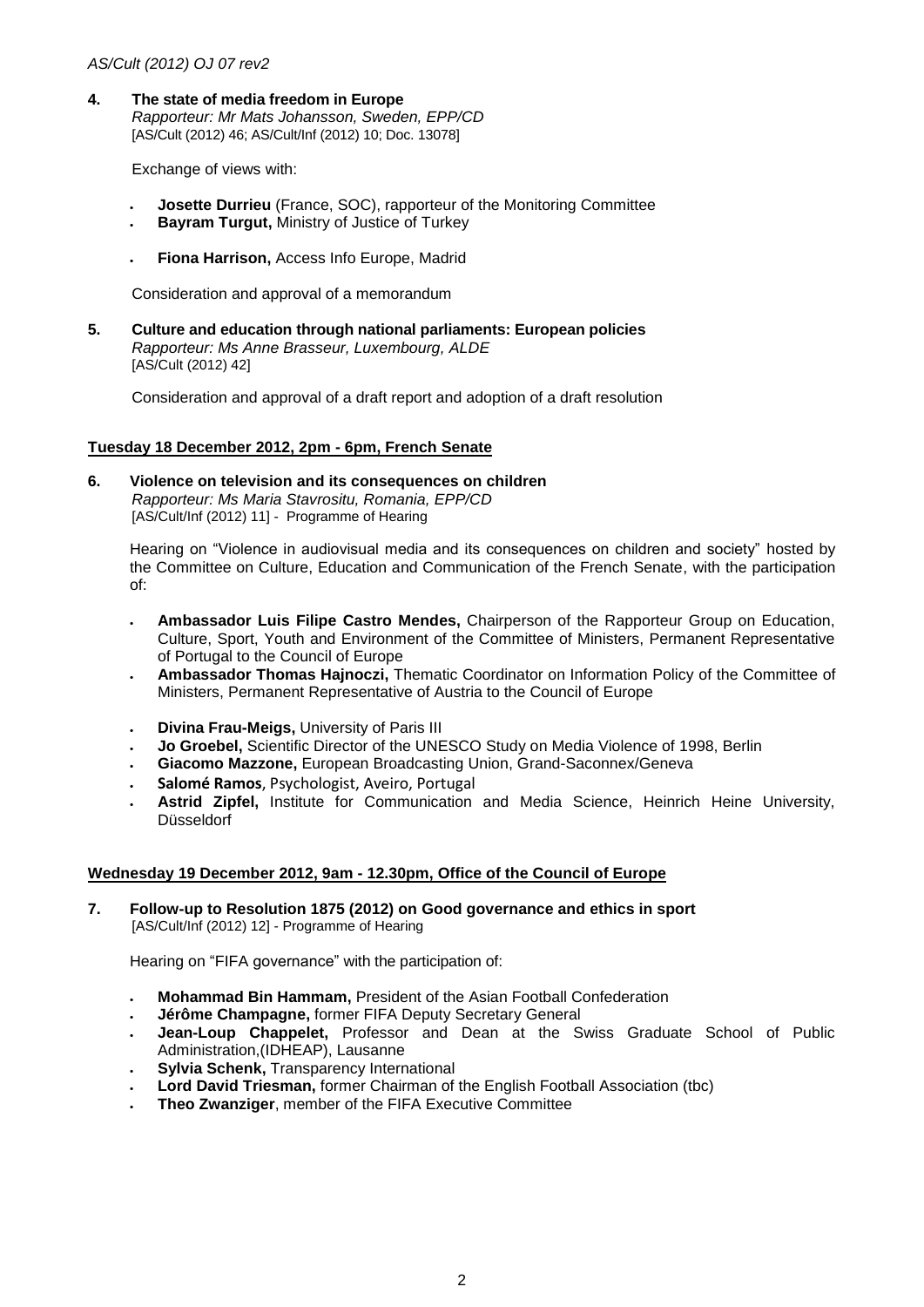# **Wednesday 19 December 2012, 2.30pm - 6pm, Office of the Council of Europe**

### **8. Council of Europe Museum Prize**

*Rapporteur: Mr Joseph Falzon, Malta, EPP/CD* [AS/Cult(2012) 47; AS/Cult/Inf (2012) 09]

Exchange of views with Mr Wim de Vos, President of the Jury for the Museum Prize; decision on the prize winner for 2013

**9. The Future of the North/South Centre** [AS/Cult/Inf (2012)13]

> Exchange of views with Ms Gabriella Battaini-Dragoni, Deputy Secretary General of the Council of Europe

**10. Young people's access to fundamental rights** [AS/Cult (2012) 45]

> Follow up to the Ministerial Conference in St Petersburg (24-25 September 2012) and to the Youth Assembly (5-7 October 2012) - Discussion of a memorandum prepared by the Chairperson of the Sub-Committee on Education, Youth and Sport

**11. Young Europeans: an urgent educational challenge** *Rapporteur: Ms Polonca Komar, Slovenia, ALDE*

[AS/Cult(2012) 43]

Discussion of a memorandum

#### **12. Industrial heritage in Europe** *Rapporteur: Ms Ismeta Dervoz, Bosnia and Herzegovina, EPP/CD* [AS/Cult(2012) 44]

Discussion of a preliminary draft report

**13. Follow up to texts adopted by the PACE** [AS/Cult (2012) 48]

Discussion of a memorandum prepared by the Chairperson of the Committee

# **14. References to the Committee**

#### **for report:**

- *Good governance and enhanced quality in education* (Doc. 13015)
- *Identities and diversity within intercultural societies* (Doc. 13016)
- *Europe's endangered heritage* (Doc.12999)
- *Raise the status of technical vocational training* (Doc. 13005)
- *Young people's access to fundamental rights* (decision of the Bureau of the Assembly)

#### **for taking into account:**

*The promotion of media content on the Internet (*Doc. 13014)

#### **for information:**

*The impact of major sport events on democracy and human rights* (Doc. 13004)